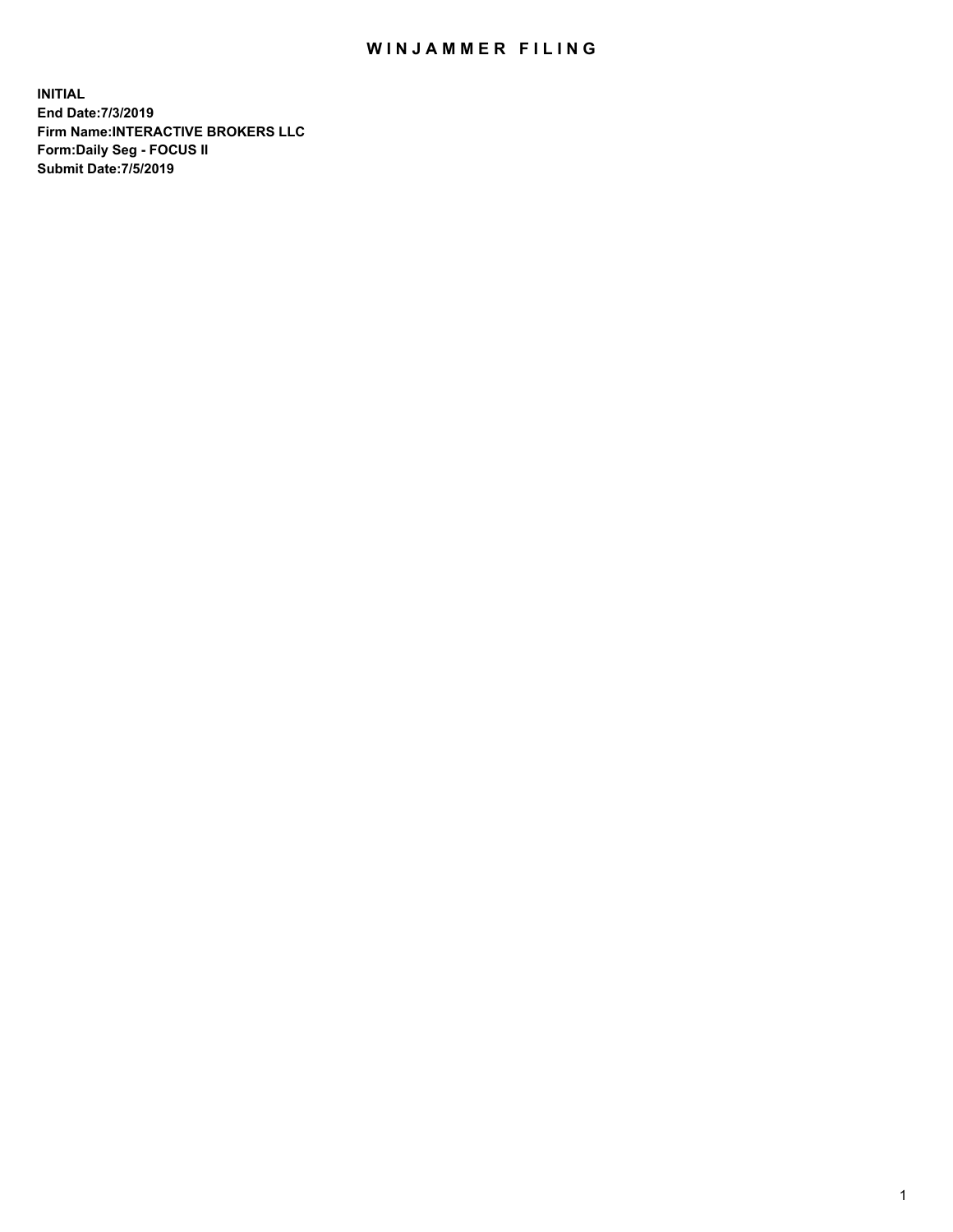**INITIAL End Date:7/3/2019 Firm Name:INTERACTIVE BROKERS LLC Form:Daily Seg - FOCUS II Submit Date:7/5/2019 Daily Segregation - Cover Page**

| Name of Company                                                                                                                                                                                                                                                                                                                | <b>INTERACTIVE BROKERS LLC</b>                                                                  |
|--------------------------------------------------------------------------------------------------------------------------------------------------------------------------------------------------------------------------------------------------------------------------------------------------------------------------------|-------------------------------------------------------------------------------------------------|
| <b>Contact Name</b>                                                                                                                                                                                                                                                                                                            | <b>James Menicucci</b>                                                                          |
| <b>Contact Phone Number</b>                                                                                                                                                                                                                                                                                                    | 203-618-8085                                                                                    |
| <b>Contact Email Address</b>                                                                                                                                                                                                                                                                                                   | jmenicucci@interactivebrokers.c<br>om                                                           |
| FCM's Customer Segregated Funds Residual Interest Target (choose one):<br>a. Minimum dollar amount: ; or<br>b. Minimum percentage of customer segregated funds required:% ; or<br>c. Dollar amount range between: and; or<br>d. Percentage range of customer segregated funds required between:% and%.                         | $\overline{\mathbf{0}}$<br>$\overline{\mathbf{0}}$<br>155,000,000 245,000,000<br>0 <sub>0</sub> |
| FCM's Customer Secured Amount Funds Residual Interest Target (choose one):<br>a. Minimum dollar amount: ; or<br>b. Minimum percentage of customer secured funds required:%; or<br>c. Dollar amount range between: and; or<br>d. Percentage range of customer secured funds required between:% and%.                            | $\overline{\mathbf{0}}$<br>$\mathbf 0$<br>80,000,000 120,000,000<br>0 <sub>0</sub>              |
| FCM's Cleared Swaps Customer Collateral Residual Interest Target (choose one):<br>a. Minimum dollar amount: ; or<br>b. Minimum percentage of cleared swaps customer collateral required:% ; or<br>c. Dollar amount range between: and; or<br>d. Percentage range of cleared swaps customer collateral required between:% and%. | $\overline{\mathbf{0}}$<br>$\underline{\mathbf{0}}$<br>0 <sub>0</sub><br>00                     |

Attach supporting documents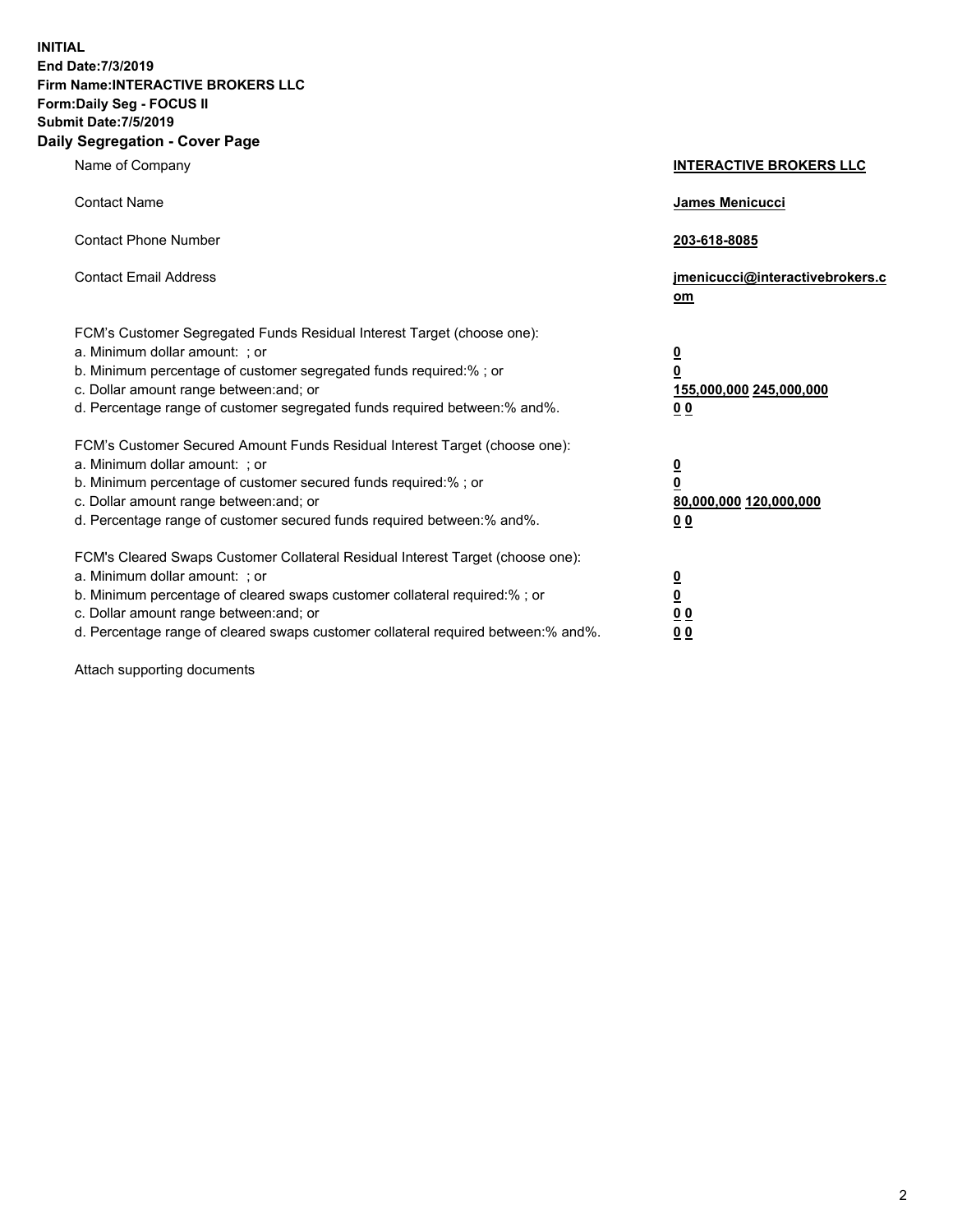## **INITIAL End Date:7/3/2019 Firm Name:INTERACTIVE BROKERS LLC Form:Daily Seg - FOCUS II Submit Date:7/5/2019 Daily Segregation - Secured Amounts**

|     | 2011, Ocgi ogation - Oceaned Anioanita                                                                     |                                                      |
|-----|------------------------------------------------------------------------------------------------------------|------------------------------------------------------|
|     | Foreign Futures and Foreign Options Secured Amounts                                                        |                                                      |
|     | Amount required to be set aside pursuant to law, rule or regulation of a foreign                           | $0$ [7305]                                           |
|     | government or a rule of a self-regulatory organization authorized thereunder                               |                                                      |
| 1.  | Net ledger balance - Foreign Futures and Foreign Option Trading - All Customers                            |                                                      |
|     | A. Cash                                                                                                    | 471,693,679 [7315]                                   |
|     | B. Securities (at market)                                                                                  | $0$ [7317]                                           |
| 2.  | Net unrealized profit (loss) in open futures contracts traded on a foreign board of trade                  | 31,873,295 [7325]                                    |
| 3.  | Exchange traded options                                                                                    |                                                      |
|     | a. Market value of open option contracts purchased on a foreign board of trade                             | <b>67,147</b> [7335]                                 |
|     | b. Market value of open contracts granted (sold) on a foreign board of trade                               | $-31,787$ [7337]                                     |
| 4.  | Net equity (deficit) (add lines 1. 2. and 3.)                                                              | 503,602,334 [7345]                                   |
| 5.  | Account liquidating to a deficit and account with a debit balances - gross amount                          | 12,023 [7351]                                        |
|     | Less: amount offset by customer owned securities                                                           | 0 [7352] 12,023 [7354]                               |
| 6.  | Amount required to be set aside as the secured amount - Net Liquidating Equity                             | 503,614,357 [7355]                                   |
|     | Method (add lines 4 and 5)                                                                                 |                                                      |
| 7.  | Greater of amount required to be set aside pursuant to foreign jurisdiction (above) or line                | 503,614,357 [7360]                                   |
|     | 6.                                                                                                         |                                                      |
|     | FUNDS DEPOSITED IN SEPARATE REGULATION 30.7 ACCOUNTS                                                       |                                                      |
| 1.  | Cash in banks                                                                                              |                                                      |
|     | A. Banks located in the United States                                                                      | 114,286,628 [7500]                                   |
|     | B. Other banks qualified under Regulation 30.7                                                             | 0 [7520] 114,286,628 [7530]                          |
| 2.  | Securities                                                                                                 |                                                      |
|     | A. In safekeeping with banks located in the United States                                                  | 413,755,542 [7540]                                   |
|     | B. In safekeeping with other banks qualified under Regulation 30.7                                         | 0 [7560] 413,755,542 [7570]                          |
| 3.  | Equities with registered futures commission merchants                                                      |                                                      |
|     | A. Cash                                                                                                    | $0$ [7580]                                           |
|     | <b>B.</b> Securities                                                                                       | $0$ [7590]                                           |
|     | C. Unrealized gain (loss) on open futures contracts                                                        | $0$ [7600]                                           |
|     | D. Value of long option contracts                                                                          | $0$ [7610]                                           |
|     | E. Value of short option contracts                                                                         | 0 [7615] 0 [7620]                                    |
| 4.  | Amounts held by clearing organizations of foreign boards of trade                                          |                                                      |
|     | A. Cash                                                                                                    | $0$ [7640]                                           |
|     | <b>B.</b> Securities                                                                                       | $0$ [7650]                                           |
|     | C. Amount due to (from) clearing organization - daily variation                                            | $0$ [7660]                                           |
|     | D. Value of long option contracts                                                                          | $0$ [7670]                                           |
|     | E. Value of short option contracts                                                                         | 0 [7675] 0 [7680]                                    |
| 5.  | Amounts held by members of foreign boards of trade                                                         |                                                      |
|     | A. Cash                                                                                                    | 67,873,221 [7700]                                    |
|     | <b>B.</b> Securities                                                                                       | $0$ [7710]                                           |
|     | C. Unrealized gain (loss) on open futures contracts                                                        | 28,787,361 [7720]                                    |
|     | D. Value of long option contracts                                                                          | 67,147 [7730]                                        |
|     | E. Value of short option contracts                                                                         | <mark>-31,787</mark> [7735] <b>96,695,942</b> [7740] |
| 6.  | Amounts with other depositories designated by a foreign board of trade                                     | <u>0</u> [7760]                                      |
| 7.  | Segregated funds on hand                                                                                   | $0$ [7765]                                           |
| 8.  | Total funds in separate section 30.7 accounts                                                              | 624,738,112 [7770]                                   |
| 9.  | Excess (deficiency) Set Aside for Secured Amount (subtract line 7 Secured Statement<br>Page 1 from Line 8) | 121,123,755 [7380]                                   |
| 10. | Management Target Amount for Excess funds in separate section 30.7 accounts                                | 80,000,000 [7780]                                    |
| 11. | Excess (deficiency) funds in separate 30.7 accounts over (under) Management Target                         | 41,123,755 [7785]                                    |
|     |                                                                                                            |                                                      |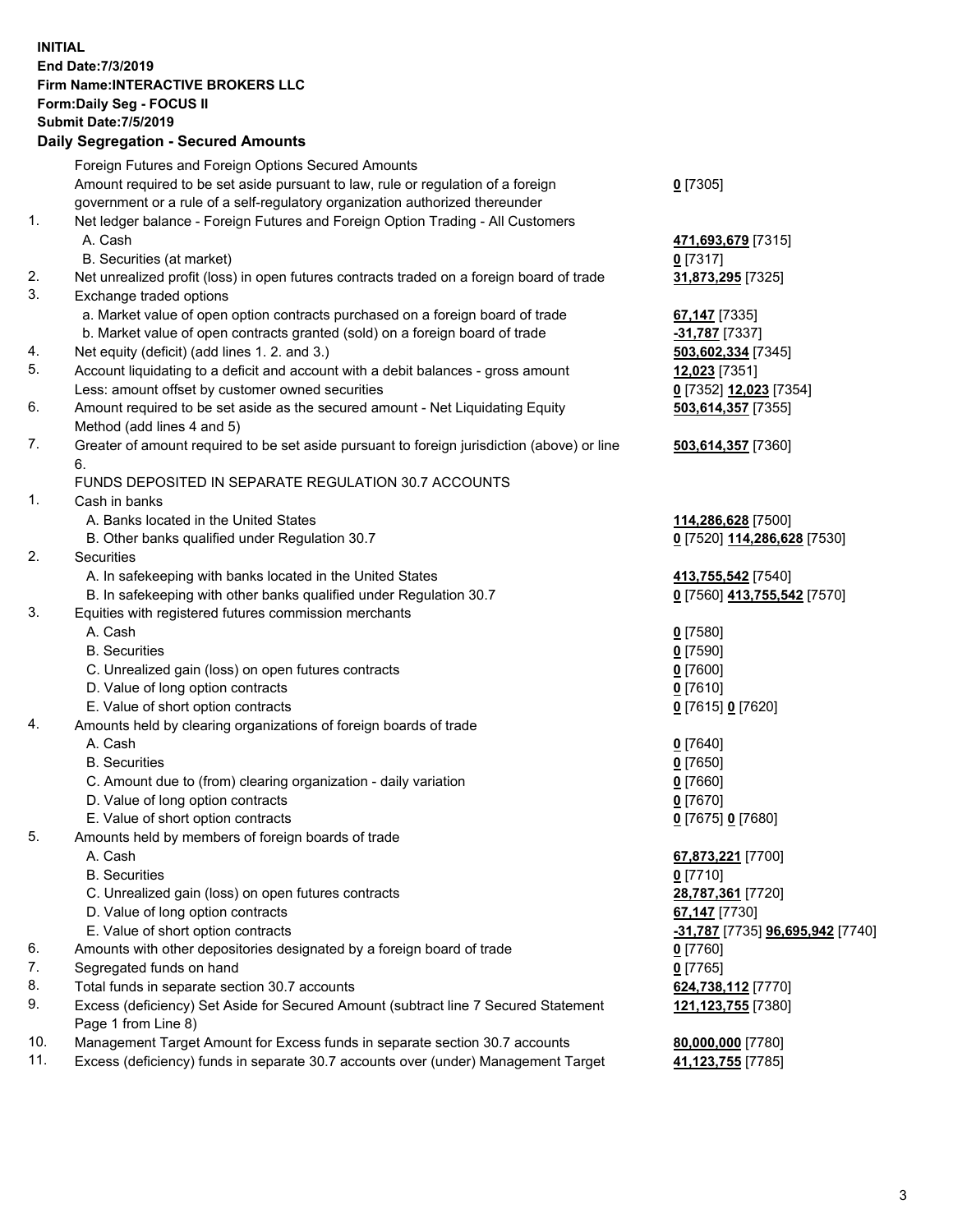**INITIAL End Date:7/3/2019 Firm Name:INTERACTIVE BROKERS LLC Form:Daily Seg - FOCUS II Submit Date:7/5/2019 Daily Segregation - Segregation Statement** SEGREGATION REQUIREMENTS(Section 4d(2) of the CEAct) 1. Net ledger balance A. Cash **4,008,017,590** [7010] B. Securities (at market) **0** [7020] 2. Net unrealized profit (loss) in open futures contracts traded on a contract market **-20,802,865** [7030] 3. Exchange traded options A. Add market value of open option contracts purchased on a contract market **187,810,453** [7032] B. Deduct market value of open option contracts granted (sold) on a contract market **-236,589,610** [7033] 4. Net equity (deficit) (add lines 1, 2 and 3) **3,938,435,568** [7040] 5. Accounts liquidating to a deficit and accounts with debit balances - gross amount **1,209,102** [7045] Less: amount offset by customer securities **0** [7047] **1,209,102** [7050] 6. Amount required to be segregated (add lines 4 and 5) **3,939,644,670** [7060] FUNDS IN SEGREGATED ACCOUNTS 7. Deposited in segregated funds bank accounts A. Cash **843,123,131** [7070] B. Securities representing investments of customers' funds (at market) **2,046,074,720** [7080] C. Securities held for particular customers or option customers in lieu of cash (at market) **0** [7090] 8. Margins on deposit with derivatives clearing organizations of contract markets A. Cash **8,621,709** [7100] B. Securities representing investments of customers' funds (at market) **1,293,514,339** [7110] C. Securities held for particular customers or option customers in lieu of cash (at market) **0** [7120] 9. Net settlement from (to) derivatives clearing organizations of contract markets **5,300,253** [7130] 10. Exchange traded options A. Value of open long option contracts **187,889,777** [7132] B. Value of open short option contracts **-236,921,005** [7133] 11. Net equities with other FCMs A. Net liquidating equity **0** [7140] B. Securities representing investments of customers' funds (at market) **0** [7160] C. Securities held for particular customers or option customers in lieu of cash (at market) **0** [7170] 12. Segregated funds on hand **0** [7150] 13. Total amount in segregation (add lines 7 through 12) **4,147,602,924** [7180] 14. Excess (deficiency) funds in segregation (subtract line 6 from line 13) **207,958,254** [7190] 15. Management Target Amount for Excess funds in segregation **155,000,000** [7194] **52,958,254** [7198]

16. Excess (deficiency) funds in segregation over (under) Management Target Amount Excess